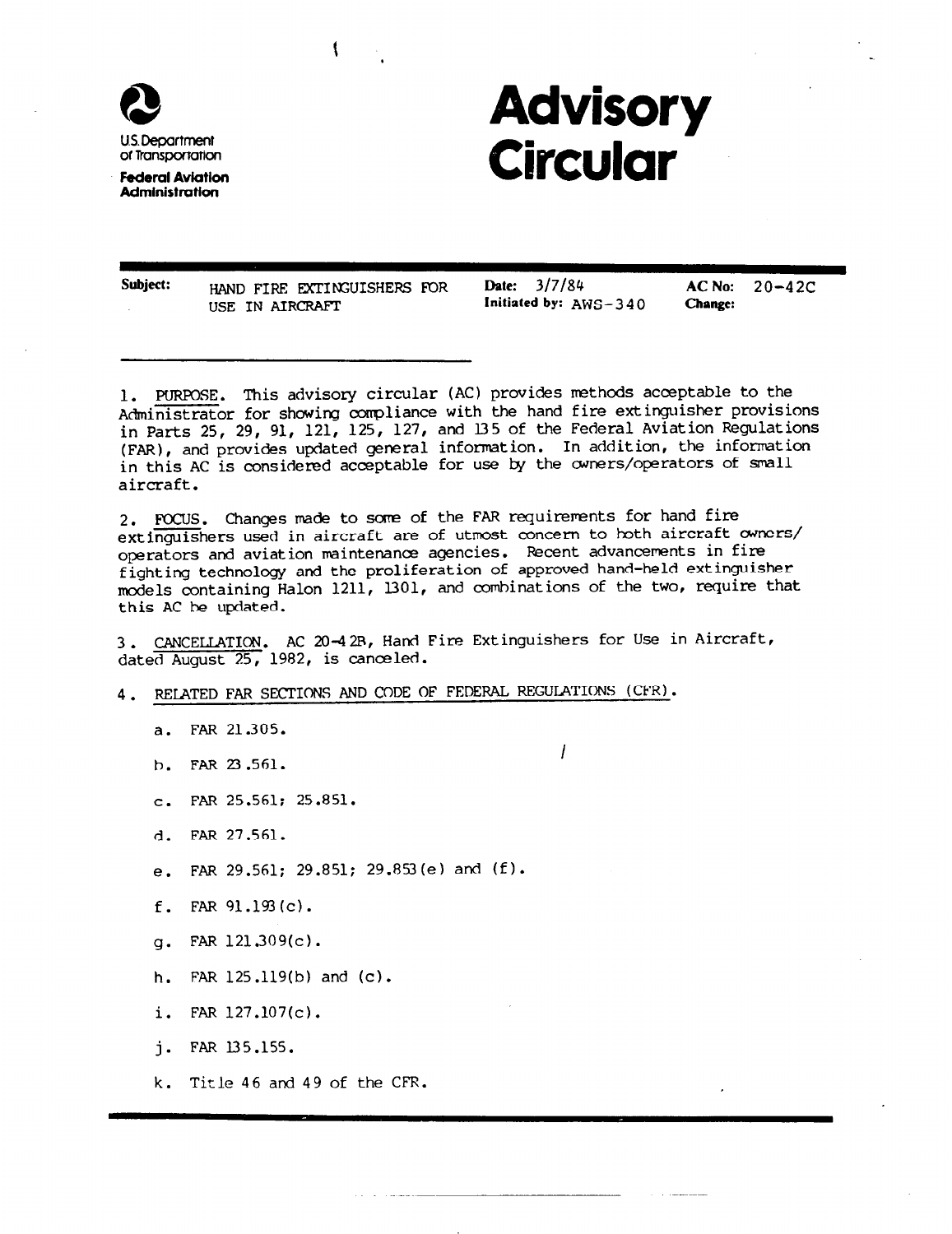#### 5. DEFINITIONS.

a. Halon. A short derivation for "halogenated hydrocarbon" whose chemical structure is identified as a four digit number representing, respectively, the number of carbon, fluorine, chlorine, and bromine atoms present in one molecule. Halon fire extinguishing agents approved for use include Halon 1211, Halon l301, and A combination of the two (Halon 1211/l301). Both are liquified gases and typified as "clean agents," leaving no agent residue after discharge. Halons extinguish fire by chemically interrupting the combustion chain reaction rather than by physically smothering.

b. Halon 1211. The chemical name is bromochlorodifluoromethane, CBrClF2. Halon 1211 is a multipurpose, Class A, B, C rated agent effective against flammable liquid fires. Due to its relatively high boiling point (-4"C/+2S°F), Halon 1211 discharges as an 85 percent liquid stream offering long agent throw range.

c. Halon 1301. The chemical name is bromotrifluoromethane,  $CBrF_3$ . Halon 1301 is recognized as an agent having Class A, B, C capability in total flooding systers; however, Halon 1301 offers limited Class A capability when used in portable fire extinguishers.

d. Hand Fire Extinguisher (Aircraft Hand Fire Extinguisher/Portable Fire Extinguisher). An approved, portable fire extinguisher as outlined in paragraph  $6$  of this AC, which can be used by aircraft occupants to combat accessible, incipient, on-toard fires.

6. APPROVED HAND FIRE FXTINGUISHERS. Hand fire ext.inguishers are acceptable under FAR Sections 25.851(a)(1), 29.851(a)(1), 121.309(c), 127.107(c) and 135.155 if they have been approved in accordance with FAR 21, Section 21.305. In accordance with Section 21.305(d) of the FAR the Federal Aviation Administration (FAA) accepts hand fire extinguishers approved by Underwriters' Laboratories, Inc., Factory Mutual Research Corp., or approved by the U.S. Coast Guard under Title 46 of the CFR for use in aircraft. Although Parts 91 and 125 do not require FAA approval of hand fire extinguishers, the information in this AC is considered acceptable for use by Parts 91 and 125 operators. Operators of nontransport category aircraft should become familiar with the information in this AC and the precautions listed in paragraph 8f for which different types of fire and dimensional types of  $\frac{1}{2}$  is different to record ions of the extinguisher mnufacturer should be considered.

7. DISCUSSIoN.

a. Types of Fires. To properly select an appropriate extinguisher for use in an aircraft, it is recomrended that consideration he given to the following classes of fires (as defined in the National Fire Protection Association (NFPA) Standard 10) that are likely to occur:<br>Classes Of files (as Oeilleu in the no

(1) Class A. Fires in ordinary combustible materials, such as wood, cloth, paper, rubber, and plastics for which the quenching and cooling effects  $\epsilon$  doth, paper, functions of solutions containing  $\epsilon$  and  $\epsilon$  and  $\epsilon$  and  $\epsilon$  water,  $\epsilon$  and  $\epsilon$  water,  $\epsilon$  and  $\epsilon$  water,  $\epsilon$  and  $\epsilon$  water,  $\epsilon$  and  $\epsilon$  water,  $\epsilon$  and  $\epsilon$  water,  $\epsilon$  and  $\epsilon$  water,  $\epsilon$ or quantities or water,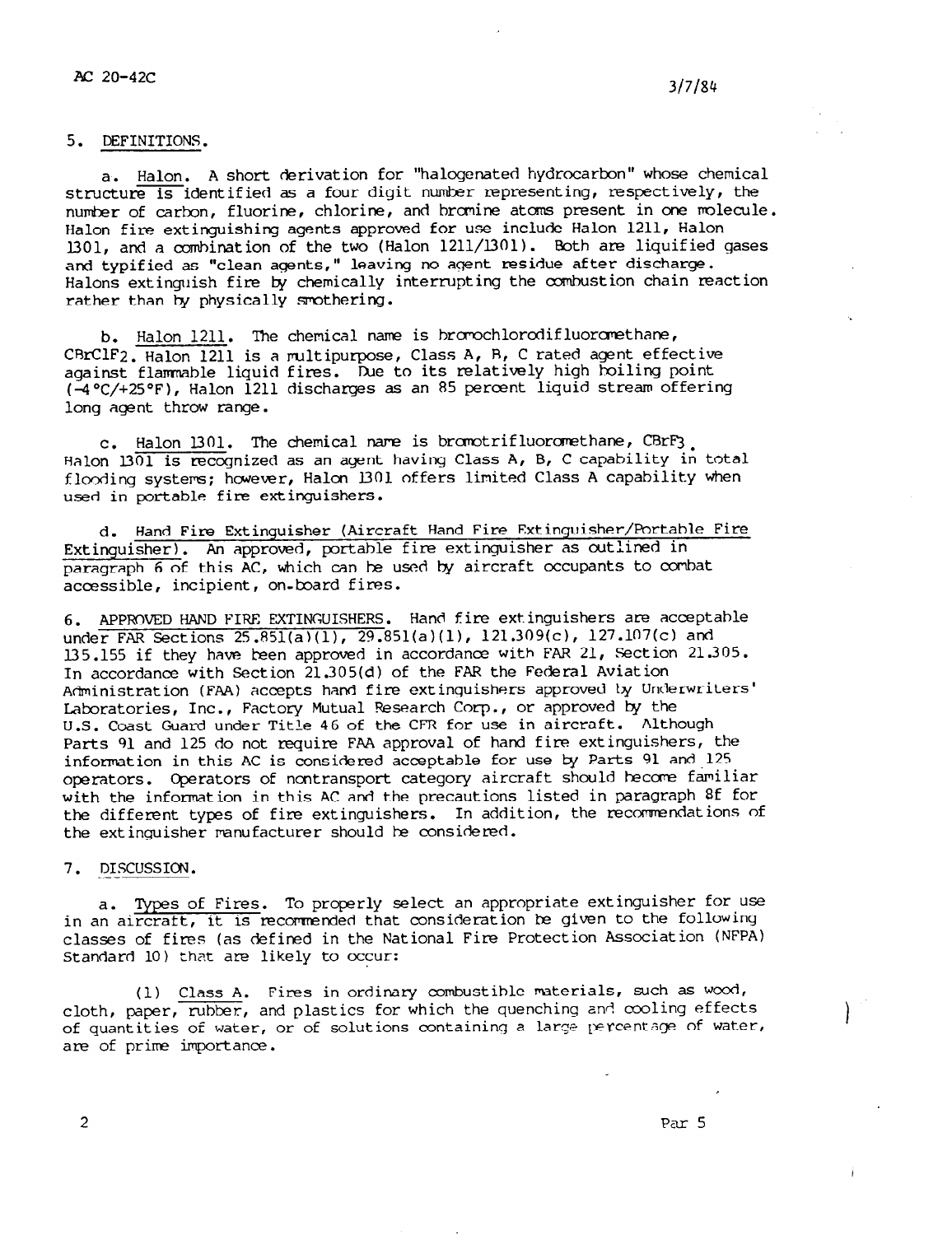(2) Class B. Fires in flammable liquids, oils, greases, tars, oil base paints, lacquers , and flamnable gases for which extinguishing agents having a blanket effect are essential.

(3) Class C. Fires which involve energized electrical equipment and where the electrical nonconductivity of the extinguishing media is of importance.

(4) Class D. Fires which involve combustible metals, such as magnesium, titanium, zirconium, sodium, lithium, and potassium, and require extinguishing agents of the dry powder types. The recommendations of the manufacturer for use of those extinguishers should he followed because of the possible chemical reaction'between the turning netal and the extinguishing agent.

h. Extinquishing Fgents Appropriate for 'Qpes of Fires. The following extinguishing agents are recommended, as appropriate, for use on the types of fires specified below and as defined in paragraph 7a of this AC:

- (1) Carbon Dioxide Class R or C.
- (2) Water Class A.
- (3) Dry Chemicals Class A, B, or C.
- (4) Halogenated Hydrocarbons Class A, B, or C.
- (5) Specialized Dry Pmder Class D.
- NOTE: Only "all purpose" or A, B, C dry chemical powder extinguishers containing ronoammonium phosphate have a UL Class A, B, C rating; all other powders have a Class B, C rating only.

C. Numeral Ratings. Nwerals are used with the identifying letters for extinguishers labeled for Class A and Class B fires. The "numeral" indicates the relative extinguishing effectiveness of the device on a given size fire which is dependent on the agent, the capacity of the device, discharge times, and design features. For example, an extinguisher rated as 4A should extinguish about twice as much Class A fire as a 2A rated extinguisher. A 2 1/2-gallon water extinguisher is rated 2A. Cn an extinguisher rated for Class R fires, the numeral rating precedes the letter "B". Numeral ratings are not used for extinguishers labeled for Class C or D fires. Extinguishers that are effective  $\alpha$  may be considered that  $\alpha$  is the class of  $\alpha$  is the main  $\alpha$  letter  $\alpha$  is the constant  $\alpha$  is the constant  $\alpha$  is the constant  $\alpha$  is the constant of  $\alpha$  is the constant  $\alpha$  is the constant of  $\alpha$  is the ch wore than one class of fires nave whitipie

d. Haloqenated Agents. For hand fire extinguishers employing halogenated agents, only Halon 1211, 1301, or mixtures of the two should be used. The  $f(x)$  and  $f(x)$  and  $f(x)$  is  $f(x)$  for the requirements of the requirements for halogenated roriow

(1) Halon 1211 should meet the requirements of Military Specification MIL-B-38741.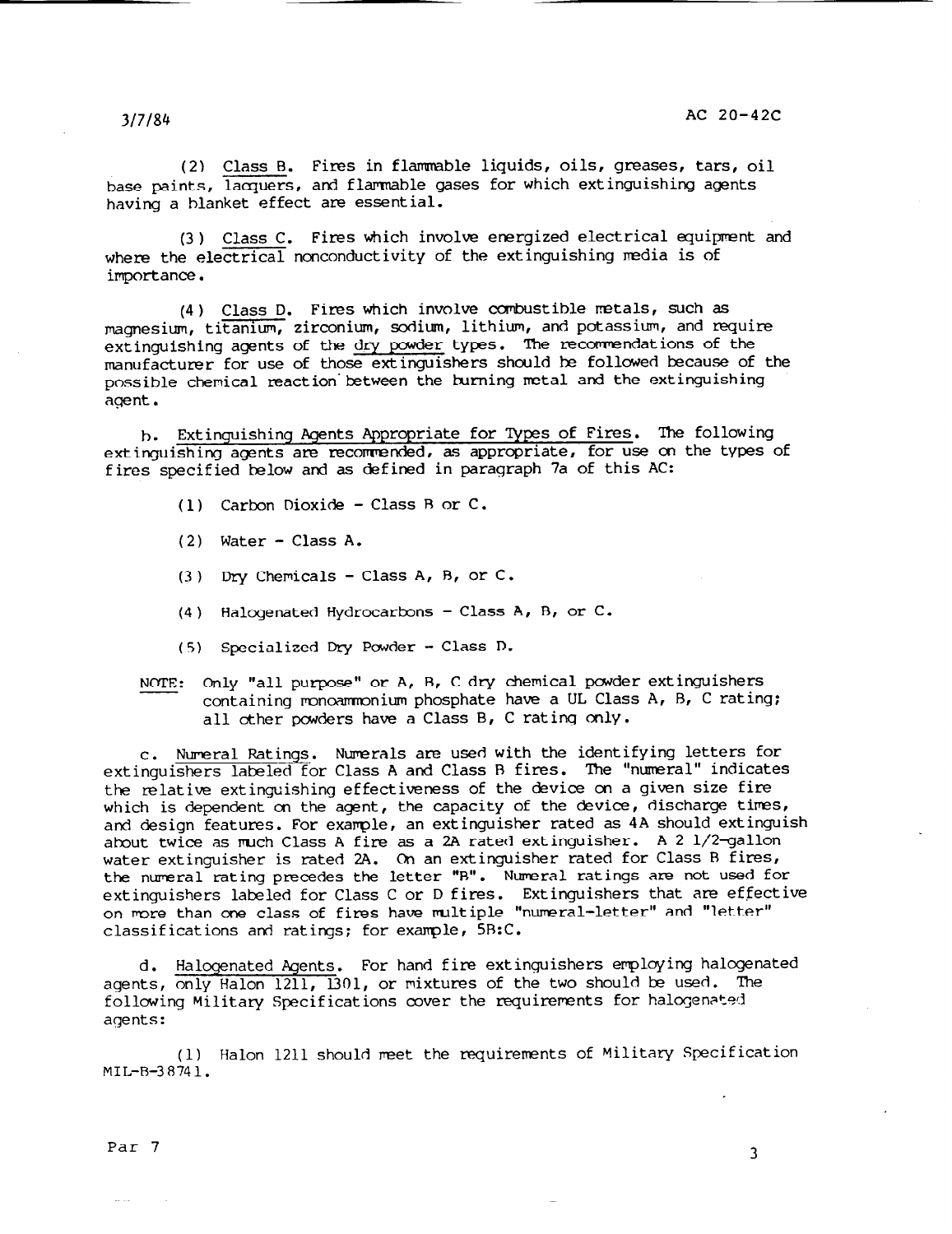(2) Halon 1301 should meet the requirements of Military Specification MIL-M-12218C.

e. Halon 1211 Extinguishers.

(1) For occupied spaces on aircraft, Halon 1211 extinguishers should not be less than 2 l/2 pounds (1.2 kg) capacity. These extinguishers should have a minimum 5B:C rating; not less than 8 seconds effective discharge time; not less than a  $10$ -foot (3 m) range; and may be equipped with a discharge hose.

(2) For occupied spaces cn small aircraft cnly, with a maxim certificated occupant capacity of cne to four persons, including the pilot, a Halon 1211 extinguisher may be used as an option in place of the recommended Halon l301 extinguisher.

(3) For accessible cargo corrpartments of oombination passenger/cargo aircraft and cargo aircraft, Halon 1211 extinguishers should not be less than l3 pounds (5.9 kg) capacity, and have a minimm 2A, 4OR:C rating.

(4) If Halon 1211 extinguishers are installed in a nonentilated, passenger-occupied compartment, and the compartment cannot be vented, and the occupants cannot leave if the extinguishers are discharged, then the total Halon 1211 agent available fran all the extinguishers should not be capable of producing a concentration greater than. 2 percent by volume at  $120^{\circ}$ F (49°C) in the compartment. For compartments where egress is possible within one minute, the maximum design concentration can be 4 percent by volume. For ventilated compartments the guidelines in paragraph 8f(5) of this AC can be used.

(5) Halon 1211 extinguishers have their greatest effectiveness cn Class R and C fires. Extinguishers with 9 pounds (4 kg) or greater capacity are also rated for Class A fires. Extinguishers with a capacity of less than 9 pounds (4 kg), although not rated for use cn Class A fires, have been shown to be effective in extinguishing surface Class A fires. Detailed information on Halon 1211 agent characteristics, concentration requirements, health hazards, and extinguishing limitations may be found in NFPA Standard 12R, Halon 1211 Fire Extinguishing Systems.

(6) Halon 1211 extinguishers of less than 9 pounds (4 kg) capacity are not always furnished with a discharge hose. However, for access to underseat, overhead, and other difficult to reach locations, consideration should be given to using extirquishers equipped with a discharge hose of a minirum length of 12 inches  $(304 \text{ mm})$ . An extinguisher with a discharge hose is more likely to result in the extinguisher being properly held in an upright position during use.

f. Halon 1301 Extinguishers.

(1) For occupied spaces on aircraft, Halon l301 extinguishers should have a minimum 2R:C rating, and should have an effective discharge tire of not nave a munimum zo:c.

 $\overline{1}$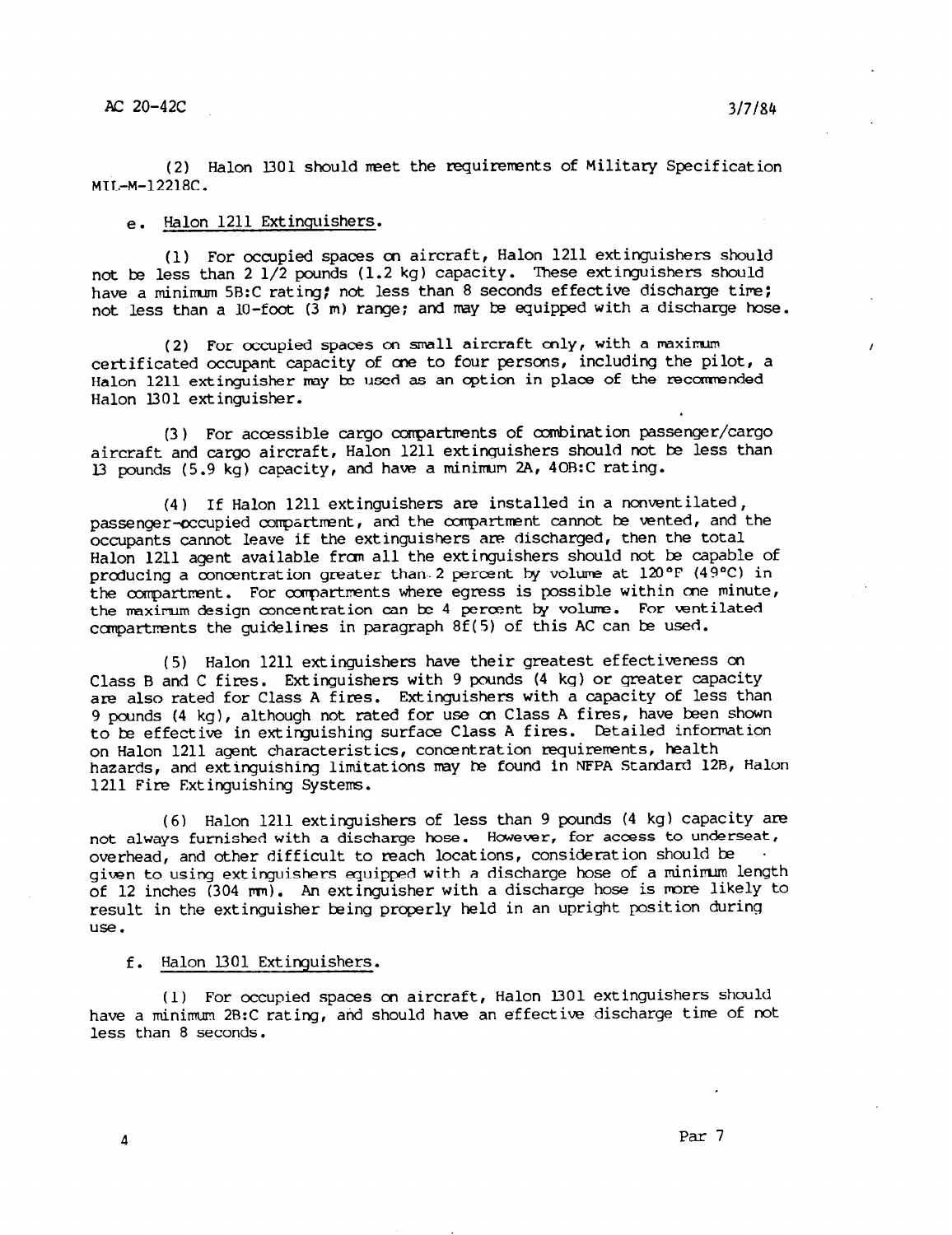(2) If Halon 1301 extinguishers are installed in a nonventilated, passenger-occupied compartment, and the compartment cannot he vented, and the occupants cannot leave if the extinguishers are discharged, then the total Halon 1301 agent available from all the extinguishers should not be capable of producing a concentration greater than 5 percent by volume at  $120^{\circ}F$  (49 $^{\circ}C$ ) in the compartment. For compartments where egress is possible within one minute, the maximum design concentration can be 10 percent by volume. For ventilated compartments the quidelines in paragraph  $8f(5)$  of this AC can be used.

(3) Halon 1301 extinguishers are effective cn Class R and C fires. Halon I301 extinguishers are not rated for Class A fires at this time. Detailed information on Halon l301 agent characteristics, concentration requirerents, health hazards, and extinguishing limitations may be found in NFPA Standard 12A, Halon l301 Fire Extinguishing Systems.

(4) For occupied spaces cn small aircraft where neat state  $(undecomposed)$  halon concentrations will be approaching allowable limits, Halon l301 is the halogenated agent of choice for the following reasons:

(a) Both Halon 1211 and Halon 1301 decorqose when exposed to flame producing toxic products of decorposition. Halon 1211 produces soma decomposition products which are not produced by Halon l301 and is, therefore, also considered more toxic in the decomposed state.

(h) Health and safety advantages associated with similar volume occupied spaces on larger aircraft (flight dacks) do not usually exist for the smaller aircraft. These advantages are a forced ventilation system, availability of oxygen masks, and availability of a second individual capable of flying the aircraft.

g. Location and Mounting of Hand Fire Extinguishers in Passenger Compartments. It is acceptable to install fire extinguishers in passenger compartments according to the following criteria:

(1) In general, locate hand fire extinguishers adjacent to the hazardous area (i.e., galleys, accessible baggage or cargo compartments, electical equipment racks, etc.) they are intended to protect.

(2) If no clearly defined hazardous area exists, locate the hand fire extinguishers as follows:

(a) When cne extinguisher is used, locate it at the flight attendant's station or, where no flight attendant is required, locate the extinguisher at the passenger entrance door.

(b) When two or more extinguishers are used, locate one at each end of the passenger compartment and space the remainder uniformly within the cabin area.

(3) Mount hand fire extinguishers so that they are readily available. If they are not visible in their rounted position, a placard (with letters at least 3/S-inch high) may be used to indicate their location.

**Contractor**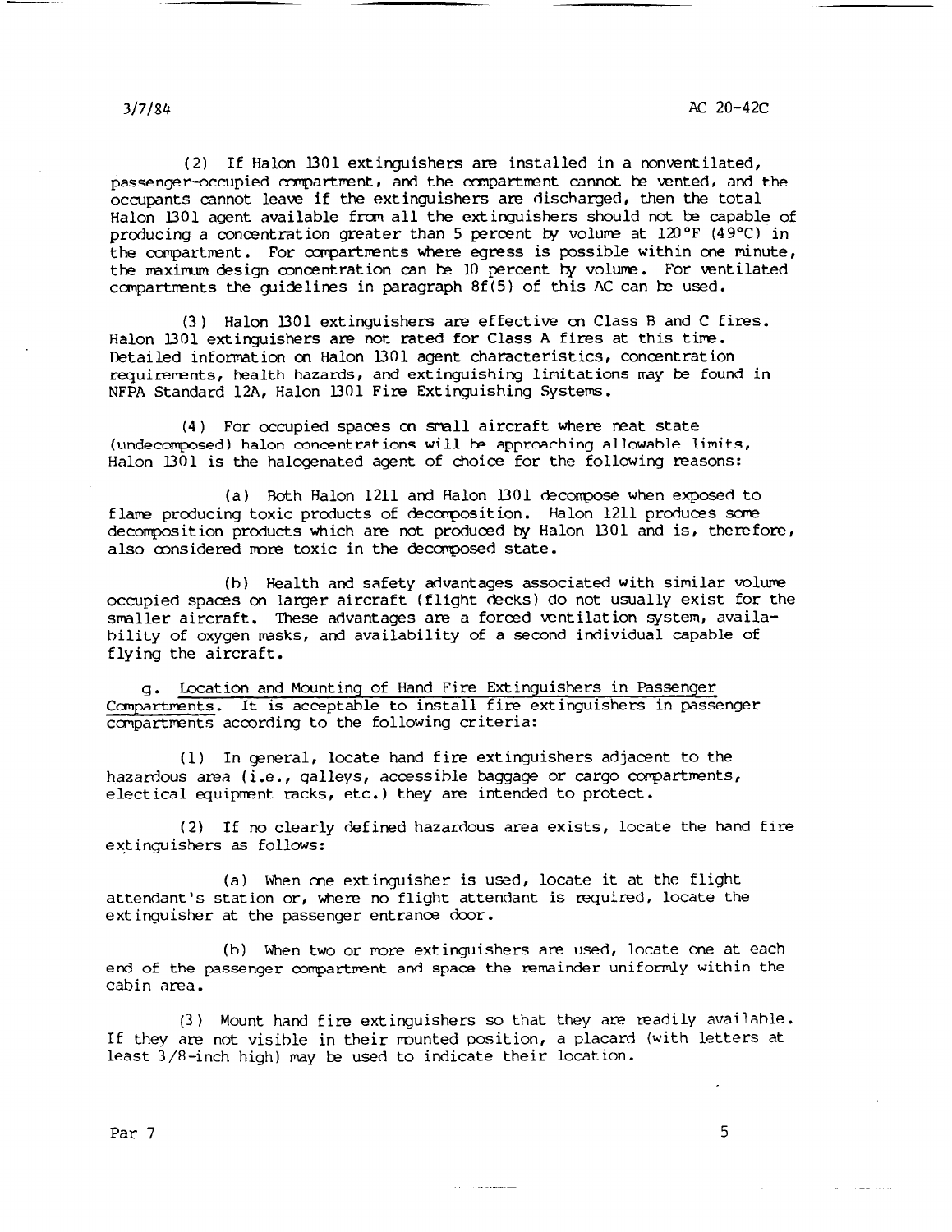## $AC$  20–42C  $3/7/84$

(a) Due to the weight of hand fire extinguishers, the aircraft structure and extinguisher rounting brackets should be capable of withstanding the inertia forces required in Sections  $23.561$ ,  $25.561$ ,  $27.561$ , and  $29.561$  of the Federal Aviation Regulations, with the hand fire extinguisher installed.

(b) The weight of the hand fire extinguisher and its mounting bracket should be added to the aircraft empty weight and a new empty weight center of gravity computed.

(4) Fire extinguisher selection should be made with regard to the type of fire hazard (Class A, B, C, or D) to be encountered. If extinguisher intended for different classes of fire are grouped together, their intended use should be marked conspicuously to aid in the choice of the proper extinguisher at the time of the fire.

h. Location and Mounting of Hand Fire Extinquishers in Small Single Engine and Multiengine Aircraft.

(1) Iccate hand fire extinguishers so that they are easily accessible to the flightcrew and the passengers.

(2) Hand fire extinguishers should not be allowed to lie loose cn shelves or seats. Fire extinguishers and rountinq brackets should be properly mounted to the airframe structure capable of withstanding the inertia forces required by the FAR Sections listed in paragraph  $7q(3)(a)$  of this AC.

8. GENERAL INFORMATION.

a. Extinguishing Agent Toxicity. Since the toxicity groupings of various fire extinguishing agents are no longer considered valid comparisions, the Underwriters' Laboratories, Inc., classification of comparative life hazards of various chemicals has been eliminated.

b. Corrosion by Extinguishing Agents. Carbon dioxide is not corrosive and will have no damaging effect other than cold shock effect cn oaramic electronic components. Water itself is not corrosive, but may be rendered corrosive by the addition of antifreeze solutions. Various dry chemical agents are corrosive to most sensitive electronic components and instruments.

Winterized Hand Fire Extinquishers. winterized dano fife EXCING. Hand fire extinguishers may be Shers. Hand tile exclinguishers hay be<br>Extinguishers containing plain water only  $\frac{1}{2}$  because to the  $\frac{1}{2}$  by the  $\frac{1}{2}$  by the additional by the addition of an analysis of  $\frac{1}{2}$ can be procedured to demperatures as low as  $-40 \times 10^{10}$  by the addition of a an experience superior of the excritinguisher nameplate. Some excinguishers that use nitrogen as an expellent gas rather than carbon dioxide are approved or listed for temperatures as low as  $-65^{\circ}F$  ( $-54^{\circ}C$ ).

d. Factory Sealed ("Disposable 'I&e") Fire Extinguishers. Disposable type  $\frac{1}{2}$  factory sealed (bisposable type) fire extinguishers. Disposable to fire extinguishers should be maintained and inspected in accordance with the nameplate instructions.

(1) Nonrefillable disposable fire extension  $\mathbf{r}$  is have plastic discharge plastic discharge plastic discharge the installed be excinguishers have plastic discharge. Care in the location of the location of the location of heads installed. Care should be exercised in the location of this type of fire extinguisher to eliminate damage.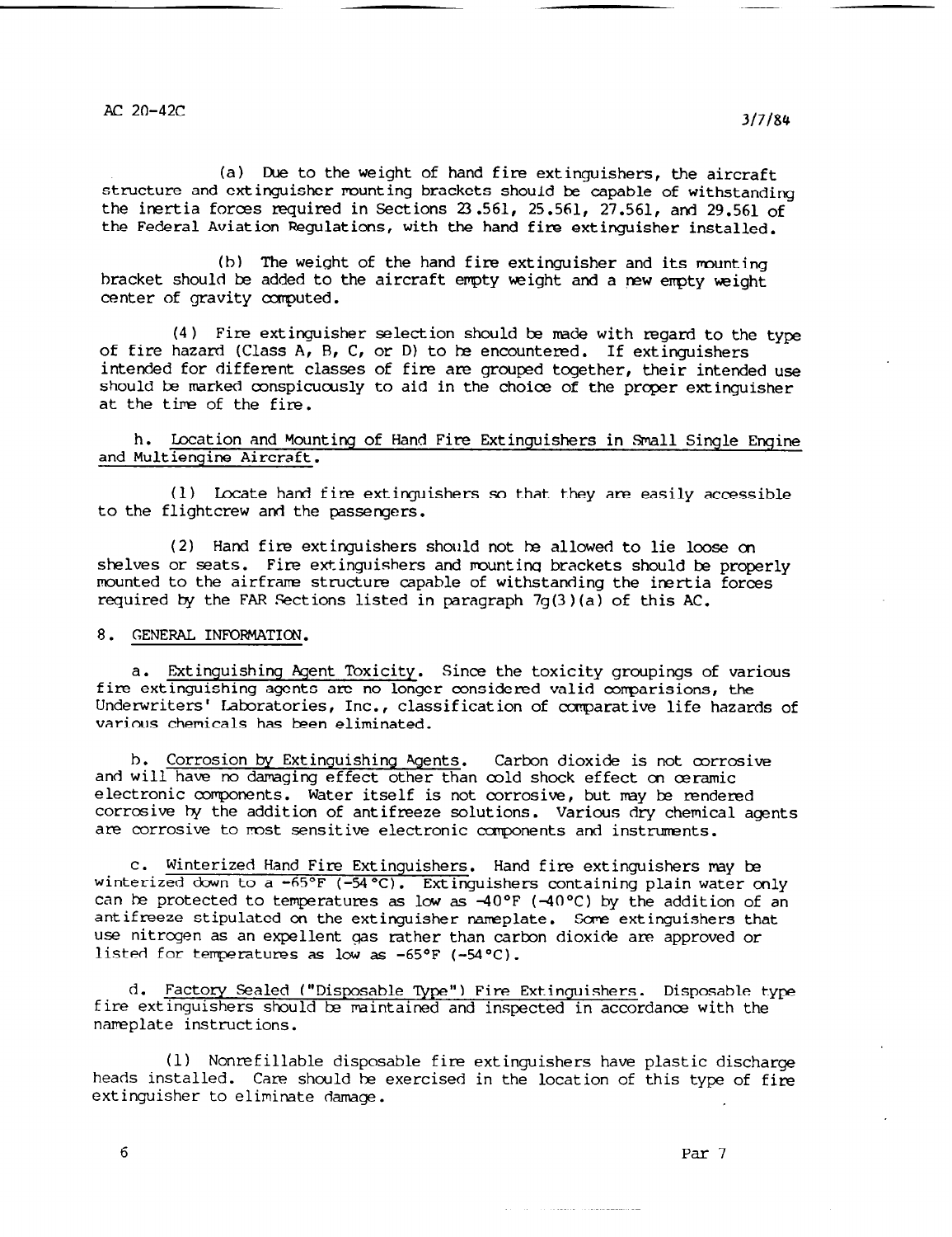### $3/7/84$

(2) Nonrefillable disposable fire extinguishers are exempt from the periodic hydrostatic test requirements.

(3) These type of fire extinguishers are normally charged with a dry chemical extinguishing agent and have the sama fogging effect and chemical reaction as standard dry chemicai fire extinguishers.

#### e. Advantages of Using Halogenated Agent Extinquishers.

(1) Halon 1211, Halon 1301, or 1211/1301 is similar to  $CO<sub>2</sub>$  in that it is suitable for use in cold weather and leaves no residue.

 $(2)$  Halon 1211, Halon 1301, or 1211/1301 is three times as effective as a Co2 extinguisher having equal weight of agent.

(3) Halon 1211 is a liquefied gas which leaves the nozzle in a stream that is about 85 percent liquid and 15 percent gas. This gives the agent a range of g-to-15 feet and offers significant advantages in fighting fires in large aircraft cabins. Halon 1301 is gaseous upon discharge and has a more limited threw range. Mixtures of Halon 1211 and Halon l301 have discharge characteristics dependent on the component weight ratio.

 $(4)$  Because it is a gas, at normal temperatures, Halon 1211, Halon 1301, or 1211/1301 leaves no chemical residue behind to contaminate or corrode aircraft parts or surfaces.

 $(5)$  Other advantages of Halon 1211, Halon 1301, or 1211/1301 are lower cold shock characteristics on electronic equipment, no degradation of visual acuity, and lower pressure.

#### f. Precautions.

(1) Dry chemical extinguishing agents when discharged in crew canpartmants or confined areas may cause serious impairment to visibility. In addition, they may cause tewrary breathing difficulty during and In attitudi, they hay cause

(2) Tests indicate that human exposure to high levels of Halon vapors may result in dizziness indicate coordination, and reduced rental sharpness.  $E_{\text{E}}$  is generally of the natural agents is generally of less concerns that is exposure to the theory of  $E_{\text{E}}$  is the theory of  $E_{\text{E}}$  is the theory of  $E_{\text{E}}$  is the theory of  $E_{\text{E}}$  is the theory of  $E_{\$ Exposure to natural agents is generally of less concern than is exposure to the decomposition products. Exposure to undecomposed halogenated agents may produce varied central nervous system effects depending upon exposure  $\alpha$  concentration and time  $\alpha$  is the more to decompose into more toxic decompose into more toxic  $\frac{p}{p}$  concentration and the  $\cdot$  halogenated agents will also decompose in  $\frac{p}{p}$ products when subjected to flame or hot surfaces at approximately 900°F  $(482^{\circ}\text{C})$ . However, unnecessary exposure of personnel to either the natural agent or to the decomposition products should be avoided. The decomposition products of the Halon have a characteristic sharp, acrid odor, and an eye irritating effect, even in concentrations of only a few parts per million. Generally, decomposition products from the fire itself, especially carbon monoxide, smoke, heat, and oxygen depletion, create a greater hazard than the thermal decomposition products of Halon. See NFPA Standard 12A, Halon 1301 Fire Extinguishing Systems, and NFPA Standard 12B, Halon 1211 Fire<br>Extinguishing Systems, for more detailed information.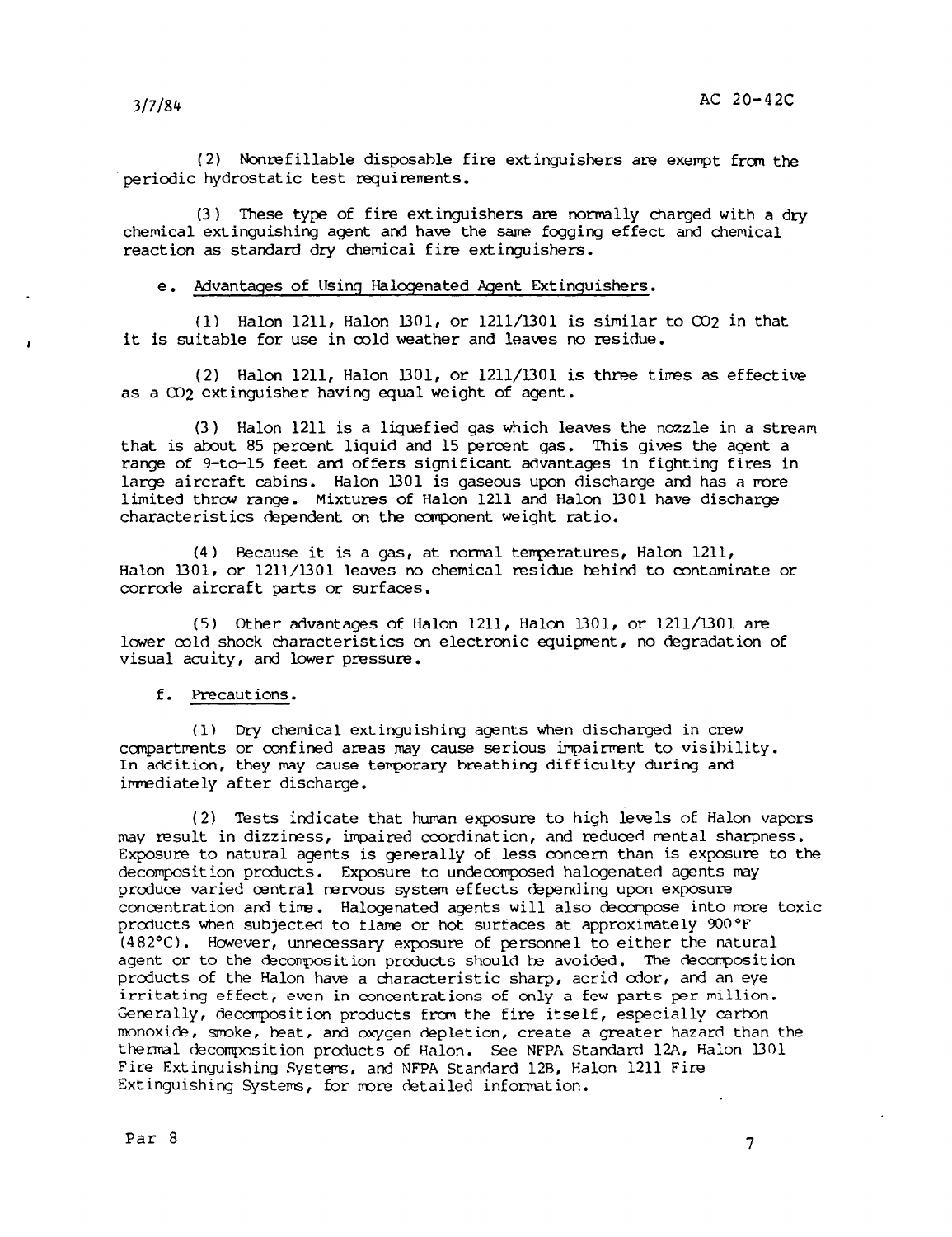NOTE: Never discharge Halon 1211 on Class D (humirq metal) fires.

(3) Under nonventilated conditions, Underwriters' Laboratories, Inc., recommends that the maximum concentration of Halon 1211 not exceed 2 percent in an enclosure, and the maximum concentration of Halon 1301 not exceed 5 percent. For sea-level altitude and a temperature of  $120^{\circ}$ F (48.9°C), the compartment volume in cubic feet that will result in these concentrations, for a given weight of agent, is found by multiplying the agent charge weight in pounds by  $124.7$  in the case of Halon 1211, and by 52.6 in the case of  $1301.$ 

(4) Carton dioxide extinguishes fire by reducing the concentration of oxygen and/or the gaseous phase of the fuel in the air to the point where combustion stops. Carbon dioxide will not support life when used in sufficient concentration to extinguish a fire, and it should not be used in habitated, nonventilated aircraft compartments. Due to oxygen deficiency, prolonged occupancy can produce unconsciousness and death at higher concentrations. A concentration of 9 precent is about all most persons can withstand without losing consciousness within a few minutes. At concentrations above 9 percent, occupants would quickly lose consciousness. At concentrations of about 20 percent, death would follow in about 20-to-30 minutes, unless the victim was removed to a source of fresh air. (Ref. NFPA Standard 12, Appendix A). Carbon dioxide must be at a 34 percent concentration to effectively extinguish a gasoline fire.

(5) For ventilated compartments, the ncmographs shown in Appendix 1, Figures 1, 2, and 3 of this AC can be used to find safe extinguisher sizes when compartment volume and ventilation rates are known. The nomographs are based on allowable doses of 4 percent minutes, 10 percent minutes, and 25 percent minutes for Halon 1211, Halon UOl, and CO2 respectively. Because of the effect of CO<sub>2</sub> on human respiration rate, the allowable CO<sub>2</sub> would have to be reduced by a factor of six from the amount allowed by the CO2 ncmograph to reduce changes in human respiration rates. The Halon 1211 and 1301 nomographs are entirely consistent with recognized standards. If extinguishers larger than those indicated by the selected nomographs are installed, use of protective breathing equipment should be considered. These nomographs are essentially for aircraft for which rates are controllable and known. To use a selected nomograph, extend a straight line across the three vertical scales, crossing the air change and compartment volume scales at the figures appropriate for the aircraft, and crossing the agent scale at weight appropriate for that air change time and volume.

(6) Extinguishers antaining a given weight of a mixture of Halon 1211 and l301 should be treated as if the total agent weight were completely  $H$  is the distribution in the contribution of  $\frac{1}{2}$  in the contribution of  $\frac{1}{2}(4)$ ,  $\frac{7}{2}(5)$ ,  $\frac{1}{2}$  for all and  $\frac{1}{2}$  of qualities of the set of the set all paragraphs  $\frac{1}{2}$  $\delta$  comparison in  $\delta$  . However, the two should be agents of the two should ba agents of comparements, nation is to Co2.

١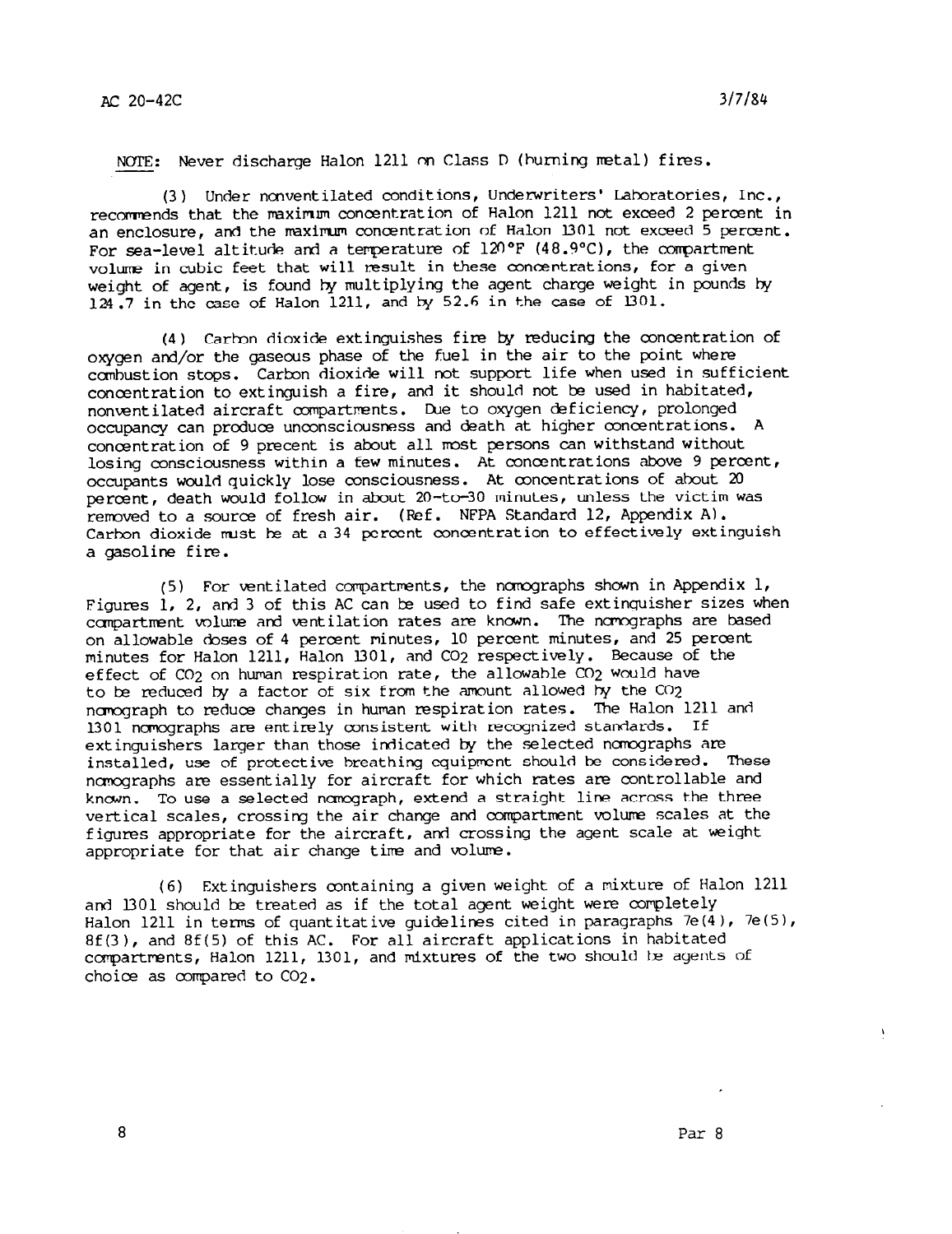#### g. Helpful Hints.

(1) nest results in fire fighting are generally obtained by attacking the base of the fire at the near edge of the fire and progressing toward the back of the fire by moving the fire extinguisher nozzle rapidly with a side-to-side sweeping motion.

(2) The effective discharge time of most hand-held fire extinguishers ranges from 8-to-25 seconds depending on the capacity and type of the extinguisher. Due to this relatively short effective time span, the proper selection and use of the fire extinguisher must be made without delay.

(3) Care rust ba taken not to direct the initial discharge at the burning surface at close range (less than 5-to-8 feet) because the high velocity stream may cause splashing and/or scattering of the burning material.

(4) Ventilate the ccmpartrnent promptly after successfully extinguishing the fire to reduce the gaseous combustion and gases produced by thermal &composition.

h. Inspection, Hydrostatic Test and Life Limits. Recommended procedures for the inspection, hydrostatic test and life limits of pressure cylinders are outlined in Part 173, Chapter 1, Subparts B, and G of CFR 49 currently in effect. See CFR 49, Part  $173.306(c)(5)$  regarding retest intervals for fire extinguishers.

M. C. Beard Director of Airworthiness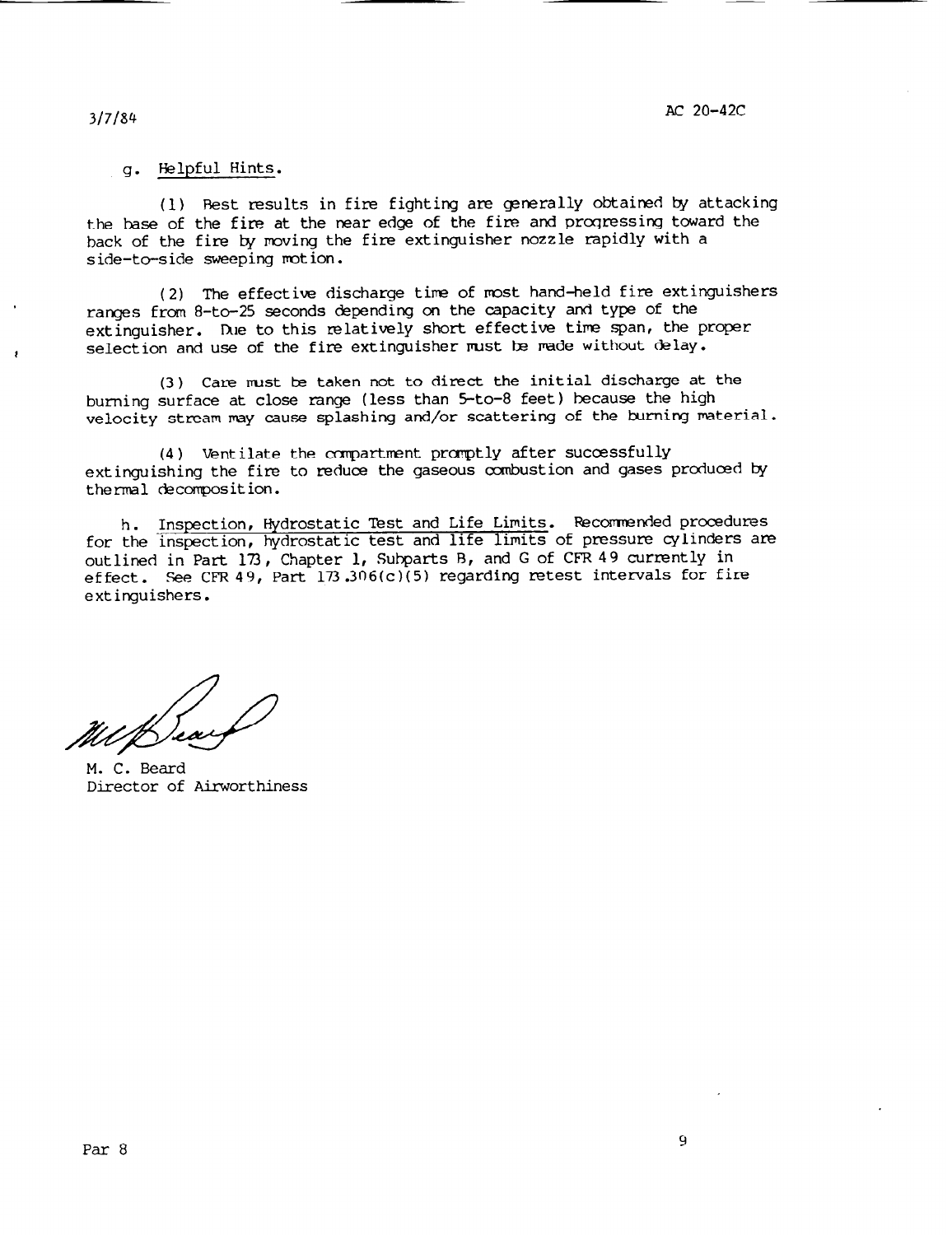¥

FIGURE 1. NOMOGRAPH



Due to the effect of CO<sub>2</sub> on human respiration rate, the NOTE: allowable  $\infty_2$  would be reduced by a factor of six from the amount allowed by the CO<sub>2</sub> nomograph to reduce changes in human respiration rates (Ref. Paragraph 8f(5) of this AC).

**Contract America** in the second

 $\mathbf{1}$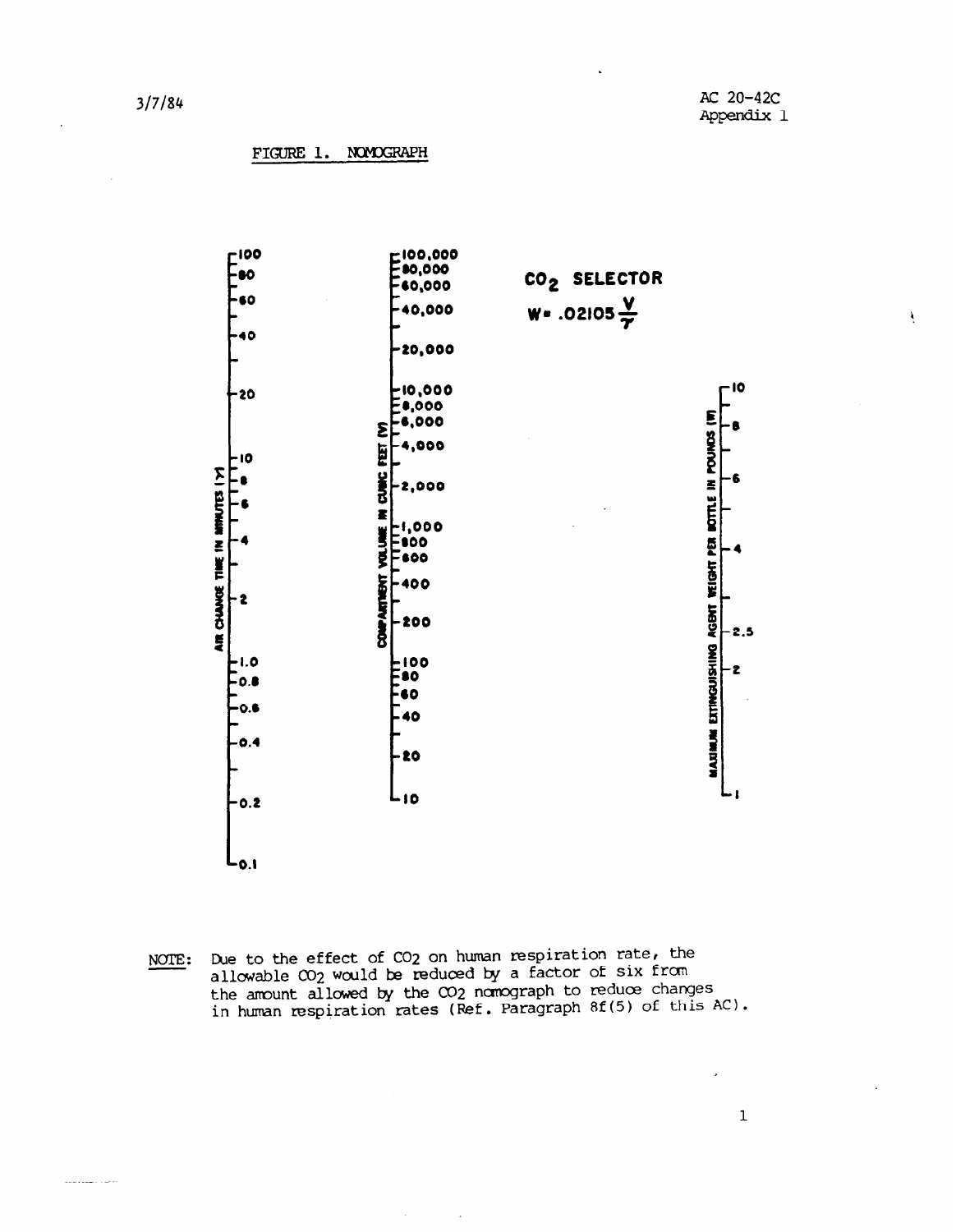#### FIGURE 2. NOMOGRAPH